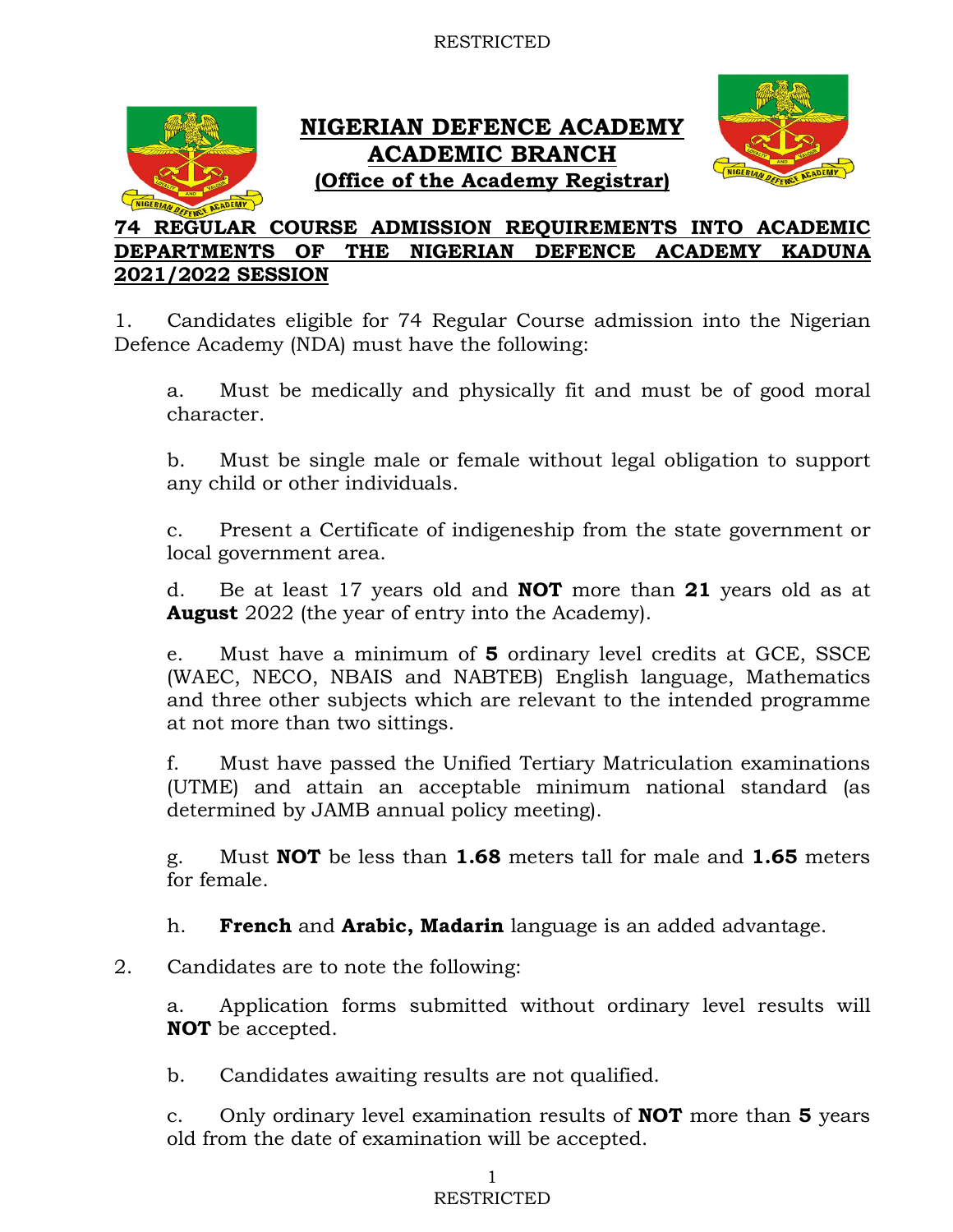d. Admission into the Academy is for both male and female Nigerians only, and is limited to Navy and Airforce in the case of female candidates.

3. Cadets upon admission into the Nigerian Defence Academy are full time students and not employees in training. They shall not claim any form of right or engagement whatsoever as an employee of the institution or Federal Government of Nigeria upon dismissal or withdrawal from the Academy before commission as an officer.

| S/N | <b>COURSE</b>      | <b>GENERAL</b>     | <b>COMPULSORY</b> | <b>Relevant Credits</b>   | <b>UTME</b>    |
|-----|--------------------|--------------------|-------------------|---------------------------|----------------|
|     |                    | <b>REQUIREMENT</b> | <b>CREDITS</b>    | (Waiver Remarks)          | Combination    |
| (a) | (b)                | (c)                | (d)               | (e)                       | (f)            |
| 1.  | <b>BSc Biology</b> | 5 credit passes    | English           | Any one of the listed     | Biology,       |
|     |                    | in not more        | Language,         | subjects: Physics,        | Chemistry      |
|     |                    | than 2 sittings    | Mathematics,      | <b>Further</b>            | and Physics    |
|     |                    | including          | Biology and       | <b>Mathematics</b>        | or             |
|     |                    | English            | Chemistry         | Agricultural              | Mathematics    |
|     |                    | Language and       |                   | Science, Geography,       |                |
|     |                    | Mathematics        |                   | <b>Health Education</b>   |                |
| 2.  | <b>BSc</b>         | 5 credit passes    | English           | Any one of the listed     | Biology,       |
|     | Biotechnology      | in not more        | Language,         | subjects: Physics,        | Chemistry      |
|     |                    | than 2 sittings    | Mathematics,      | <b>Further</b>            | and Physics    |
|     |                    | including          | Biology and       | <b>Mathematics</b>        | or             |
|     |                    | English            | Chemistry         | Agricultural              | Mathematics    |
|     |                    | Language and       |                   | Science, Geography,       |                |
|     |                    | Mathematics        |                   | <b>Health Education</b>   |                |
| 3.  | <b>BSc</b>         | 5 credit passes    | English           | Any one of the listed     | Chemistry      |
|     | Chemistry          | in not more        | Language,         | subjects: Biology or      | and two of     |
|     |                    | than 2 sittings    | Mathematics,      | <b>Further</b>            | Physics,       |
|     |                    | including          | Chemistry         | <b>Mathematics, Agric</b> | Biology and    |
|     |                    | English            | and Physics       | <b>Science</b>            | Mathematics    |
|     |                    | Language and       |                   |                           |                |
|     |                    | Mathematics        |                   |                           |                |
| 4.  | <b>BSc</b>         | 5 credit passes    | English           | Any two of the listed     | Mathematics    |
|     | <b>Mathematics</b> | in not more        | Language,         | subjects: Chemistry,      | and any two    |
|     |                    | than 2 sittings    | Mathematics       | <b>Further</b>            | of Physics     |
|     |                    | including          | and Physics       | <b>Mathematics and</b>    | Chemistry      |
|     |                    | English            |                   | <b>Biology, Computer</b>  | and            |
|     |                    | Language and       |                   | Science, Technical        | Economics or   |
|     |                    | Mathematics        |                   | Drawing, Basic            | Geography      |
|     |                    |                    |                   | Electronics, Basic        |                |
|     |                    |                    |                   | Electricity               |                |
| 5.  | <b>BSc Physics</b> | 5 credit passes    | English           | Any One Of The            | Physics,       |
|     |                    | in not more        | Language,         | Listed Subjects:          | Mathematics    |
|     |                    | than 2 sittings    | Mathematics,      | <b>Biology, Further</b>   | and            |
|     |                    | including          | Physics and       | <b>Mathematics and</b>    | Chemistry or   |
|     |                    | English            | Chemistry         | <b>Technical Drawing</b>  | <b>Biology</b> |
|     |                    | Language and       |                   | and Agricultural          |                |
|     |                    | Mathematics        |                   | <b>Science Basic</b>      |                |
|     |                    |                    |                   | Electronics, Basic        |                |
|     |                    |                    |                   | Electricity               |                |

COURSE REQUIREMENTS FOR FACULTY OF SCIENCE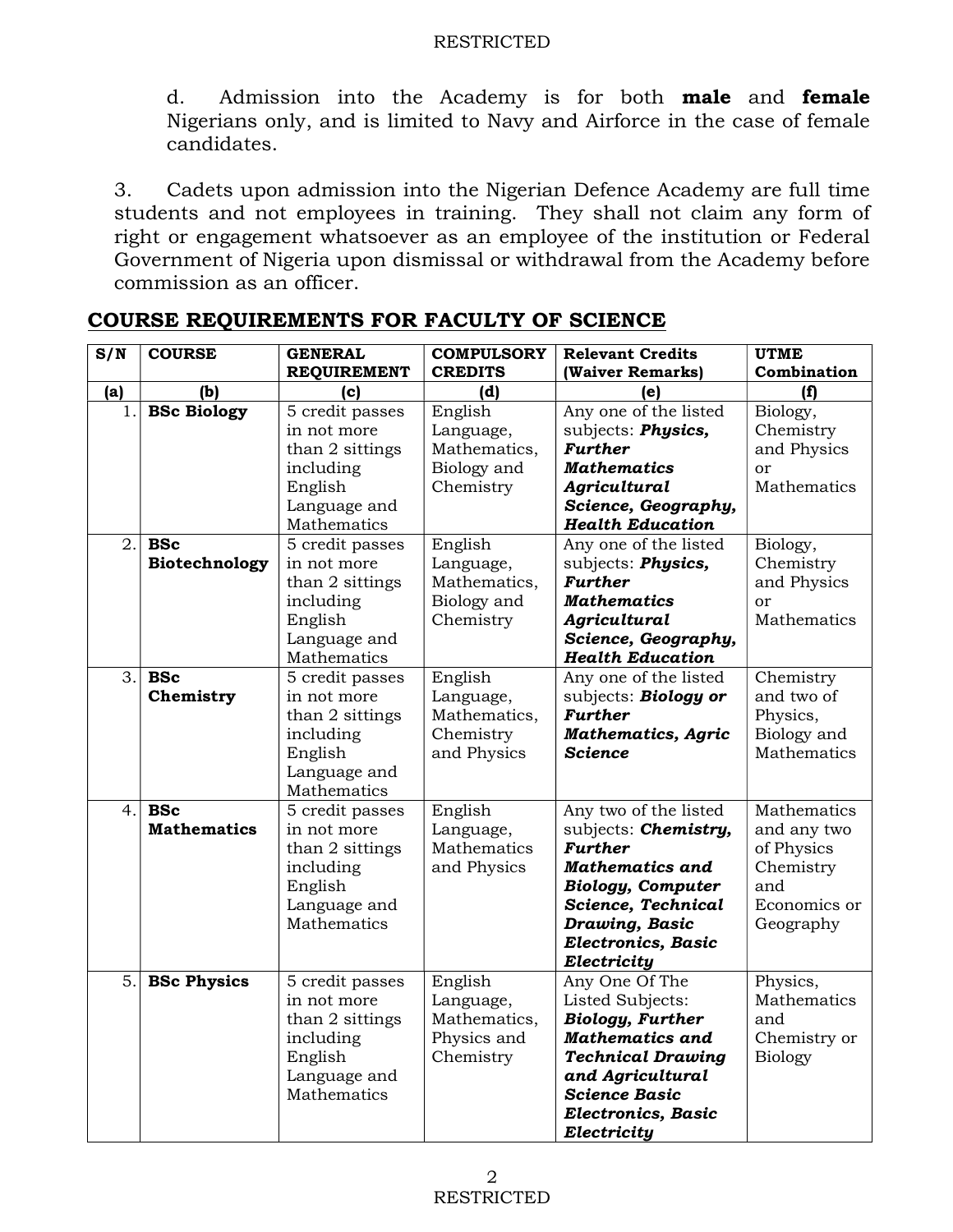| S/N | Course              | General         | Compulsory     | <b>Relevant Credits</b>         | <b>UTME</b>  |
|-----|---------------------|-----------------|----------------|---------------------------------|--------------|
|     |                     |                 |                |                                 | Combination  |
|     |                     | Requirement     | <b>Credits</b> | (Waiver Remarks)                |              |
| (a) | (b)                 | (c)             | (d)            | le)                             | (f)          |
| 1.  | <b>BSc Computer</b> | 5 credit passes | English        | Any two of the listed           | Mathematics, |
|     | <b>Science</b>      | in not more     | Language,      | subjects: <b>Chemistry</b> ,    | Physics and  |
|     |                     | than 2 sittings | Mathematics    | <b>Further Mathematics,</b>     | one of       |
|     |                     | including       | and Physics    | <b>Biology/Agric Science</b>    | Biology,     |
|     |                     | English         |                | and Computer Studies,           | Chemistry,   |
|     |                     | Language and    |                | <b>Basic Electronics, Basic</b> | Agric        |
|     |                     | Mathematics     |                | Electricity                     | Science,     |
|     |                     |                 |                |                                 | Economics    |
|     |                     |                 |                |                                 | and          |
|     |                     |                 |                |                                 | Geography    |
| 2.  | <b>BSc Cyber</b>    | 5 credit passes | English        | Economics/Geography             | Mathematics, |
|     | Security            | in not more     | Language,      | Chemistry/Biology,              | Physics and  |
|     |                     | than 2 sittings | Physics and    | <b>Computer Studies,</b>        | one of       |
|     |                     | including       | Mathematics    | <b>Basic Electronics, Basic</b> | Biology,     |
|     |                     | English         |                | <b>Electricity and Further</b>  | Chemistry,   |
|     |                     | Language and    |                | <b>Mathematics</b>              | Agric        |
|     |                     | Mathematics     |                |                                 | Science,     |
|     |                     |                 |                |                                 | Economics    |
|     |                     |                 |                |                                 | and          |
|     |                     |                 |                |                                 | Geography    |

#### COURSE REQUIREMENTS FOR FACULTY OF MILITARY SCIENCES AND INTERDISCIPLINARY STUDIES

#### COURSE REQUIREMENTS FOR FACULTY OF ENGINEERING AND TECHNOLOGY

| S/N | <b>Course</b>         | General         | Compulsory     | <b>Relevant Credits</b>    | <b>UTME</b>        |
|-----|-----------------------|-----------------|----------------|----------------------------|--------------------|
|     |                       | Requirement     | <b>Credits</b> | (Waiver Remarks)           | Combination        |
| (a) | (b)                   | (c)             | (d)            | (e)                        | ſfì                |
| 1.  | <b>B</b> Eng Civil    | 5 credit passes | English        | <b>Technical Drawing,</b>  | Physics,           |
|     | Engineering           | in not more     | Language,      | <b>Further</b>             | Chemistry          |
|     |                       | than 2 sittings | Mathematics,   | Mathematics,               | and                |
|     |                       | including       | Chemistry      | Biology, Geography,        | Mathematics        |
|     |                       | English         | and Physics    | <b>Building</b>            |                    |
|     |                       | Language and    |                | <b>Construction, Agric</b> |                    |
|     |                       | Mathematics     |                | Science, Wood Work,        |                    |
|     |                       |                 |                | Metal Work,                |                    |
|     |                       |                 |                | <b>Computer Studies</b>    |                    |
| 2.  | <b>B</b> Eng          | 5 credit passes | English        | <b>Technical Drawing,</b>  | Physics,           |
|     | <b>Electrical and</b> | in not more     | Language,      | <b>Further</b>             | Chemistry          |
|     | <b>Electronics</b>    | than 2 sittings | Mathematics,   | Mathematics,               | and                |
|     | Engineering           | including       | Chemistry      | Biology, Geography,        | Mathematics        |
|     |                       | English         | and Physics    | Electronic, Computer       |                    |
|     |                       | Language and    |                | <b>Studies and Basic</b>   |                    |
|     |                       | Mathematics     |                | Electricity                |                    |
| 3.  | <b>B</b> Eng          | 5 credit passes | English        | <b>Technical Drawing,</b>  | Physics,           |
|     | Mechanical            | in not more     | Language,      | <b>Further</b>             | Chemistry          |
|     | Engineering           | than 2 sittings | Mathematics,   | Mathematics,               | and                |
|     |                       | including       | Chemistry      | <b>Biology</b> and         | <b>Mathematics</b> |
|     |                       | English         | and Physics    | Geography, Auto            |                    |
|     |                       | Language and    |                | Mechanics, Wood            |                    |
|     |                       | Mathematics     |                | Work, Metal Work,          |                    |
|     |                       |                 |                | <b>Computer Science</b>    |                    |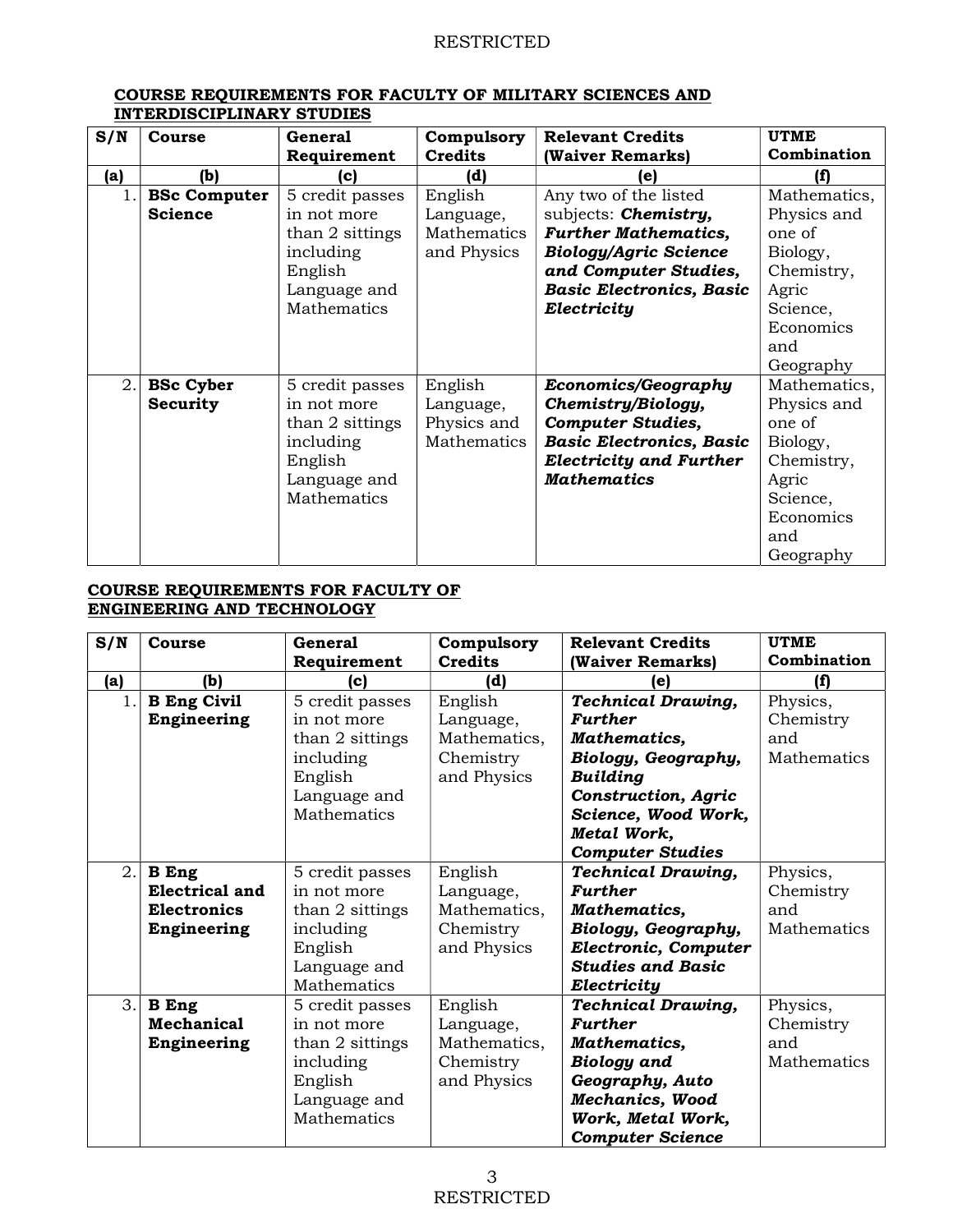| $4.$ B Eng          | 5 credit passes | English      | <b>Technical Drawing,</b> | Physics,    |
|---------------------|-----------------|--------------|---------------------------|-------------|
| <b>Mechatronics</b> | in not more     | Language,    | <b>Further</b>            | Chemistry   |
|                     | than 2 sittings | Mathematics, | Mathematics,              | and         |
|                     | including       | Chemistry    | <b>Biology</b> and        | Mathematics |
|                     | English         | and Physics  | Geography, Auto           |             |
|                     | Language and    |              | <b>Mechanics, Wood</b>    |             |
|                     | Mathematics     |              | Work, Metal Work,         |             |
|                     |                 |              | <b>Computer Science</b>   |             |

## COURSE REQUIREMENTS FOR FACULTY OF ARTS AND SOCIAL SCIENCES

| S/N | Course               | General                                                                                                  | Compulsory                                              | <b>Relevant Credits</b>                                                                                                                                                                                                                                                                                                                                                                                                                 | <b>UTME</b>                                                                                                                                                                                                 |
|-----|----------------------|----------------------------------------------------------------------------------------------------------|---------------------------------------------------------|-----------------------------------------------------------------------------------------------------------------------------------------------------------------------------------------------------------------------------------------------------------------------------------------------------------------------------------------------------------------------------------------------------------------------------------------|-------------------------------------------------------------------------------------------------------------------------------------------------------------------------------------------------------------|
|     |                      | Requirement                                                                                              | <b>Credits</b>                                          |                                                                                                                                                                                                                                                                                                                                                                                                                                         | Combination                                                                                                                                                                                                 |
| (a) | (b)                  | (c)                                                                                                      | (d)                                                     | (e)                                                                                                                                                                                                                                                                                                                                                                                                                                     | (f)                                                                                                                                                                                                         |
| 1.  | <b>BSc Economics</b> | 5 credit passes<br>in not more<br>than 2 sittings<br>including<br>English<br>Language and<br>Mathematics | English<br>Language,<br>Economics<br>and<br>Mathematics | Financial<br>Accounting,<br>Commerce,<br>Government, Civic<br>Education,<br>Geography and<br>History, French,<br>Literature in English<br><b>CRK/IRK</b>                                                                                                                                                                                                                                                                                | Economics,<br>Mathematics<br>and any of<br>Government,<br>History,<br>Geography,<br>Lit-in<br>English,<br>French and<br>CRK/IRK                                                                             |
| 2.  | <b>BA French</b>     | 5 credit passes<br>in not more<br>than 2 sittings<br>including<br>English<br>Language and<br>Mathematics | English<br>Language,<br>French and<br>Mathematics       | Economics,<br>Geography,<br>Government, Civic<br><b>Education, History,</b><br>Arabic, CRK/IRK<br>Commerce, Financial<br>Accounting,<br>Literature in<br>English, Home<br><b>Management</b> and<br>any Nigerian<br>Languages                                                                                                                                                                                                            | French and<br>any other two<br>subjects from<br>Arts and<br>Social<br>Science                                                                                                                               |
| 3.  | <b>BSc Geography</b> | 5 credit passes<br>in not more<br>than 2 sittings<br>including<br>English<br>Language and<br>Mathematics | English<br>Language,<br>Geography<br>and<br>Mathematics | <b>History, Economics,</b><br>Government, Civic<br><b>Education, Physics,</b><br>Chemistry and<br><b>Biology/ Agric</b><br>Science, Visual Arts,<br><b>Further Mathematics</b><br><b>Physics, Physical</b><br><b>Education, Health</b><br>Education,<br><b>Technical Drawing,</b><br><b>Food Nutrition,</b><br><b>Home Management</b><br>(preference will be<br>given to those having<br>credits in Social<br><b>Science Subjects</b> ) | Geography<br>and any two<br>of<br>Mathematics,<br>Biology,<br>Chemistry,<br>Physics and<br>Agricultural<br>Science<br><b>OR</b><br>Geography<br>and any two<br>of Arts and<br>Social<br>Science<br>Subjects |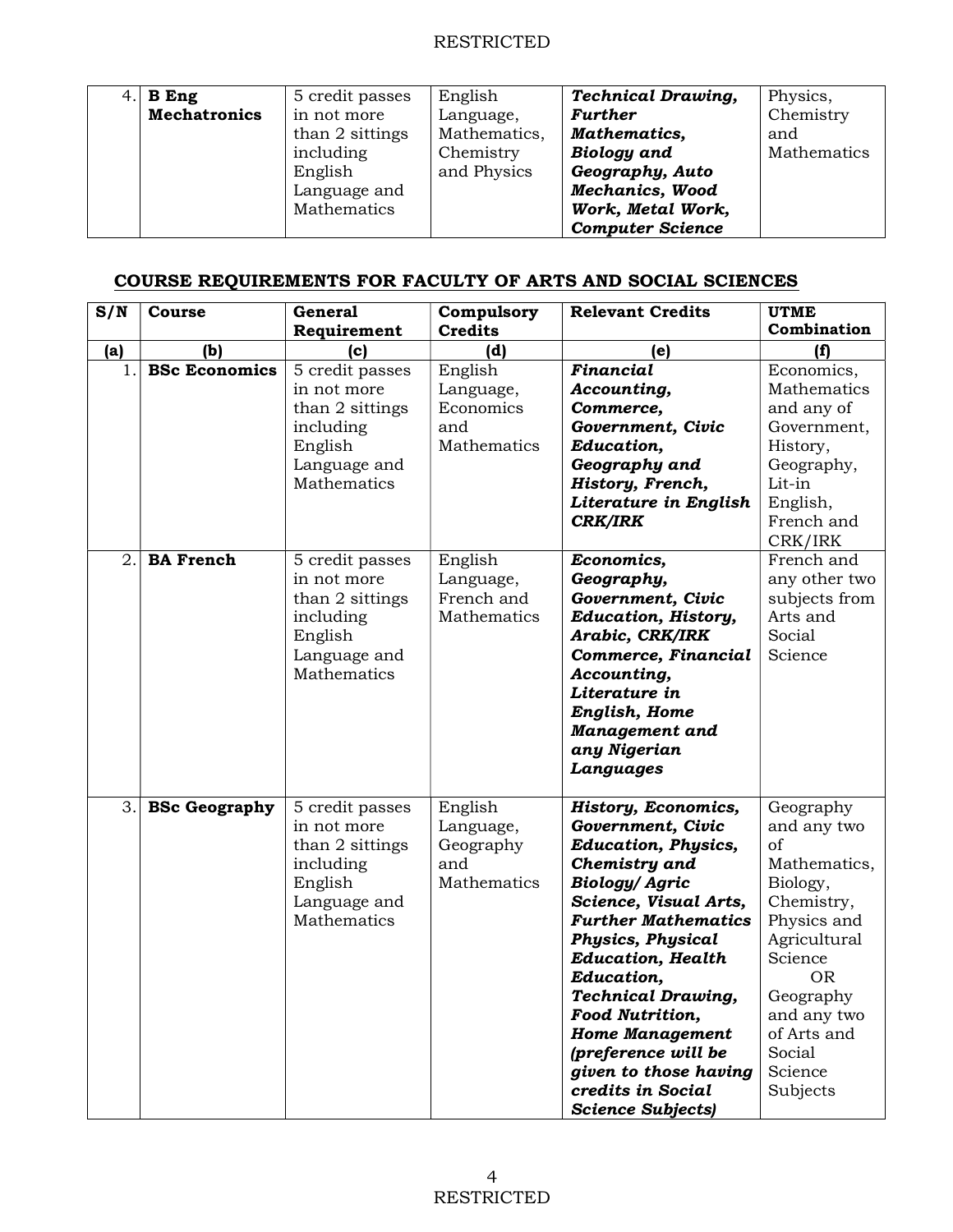| (a) | (b)                   | (c)             | (d)         | (e)                              | (f)                       |
|-----|-----------------------|-----------------|-------------|----------------------------------|---------------------------|
| 4.  | <b>BA History and</b> | 5 credit passes | English     | Arabic, Civic                    | History/Gove              |
|     | <b>War Studies</b>    | in not more     | Language,   | Education,                       | rnment and                |
|     |                       | than 2 sittings | History or  | Economics,                       | any other two             |
|     |                       | including       | Government  | Geography,                       | subjects from             |
|     |                       | English         | and         | Commerce, French,                | Arts                      |
|     |                       | Language and    | Mathematics | Literature in                    |                           |
|     |                       | Mathematics     |             | English, CRK/IRK                 |                           |
|     |                       |                 |             | and any Nigerian                 |                           |
|     |                       |                 |             | Languages                        |                           |
| 5.  | <b>BSc Political</b>  |                 |             |                                  |                           |
|     |                       | 5 credit passes | English     | <b>History, Economics,</b>       | Government/               |
|     | <b>Science and</b>    | in not more     | Language,   | French, Arabic,                  | History and               |
|     | International         | than 2 sittings | Government/ | Geography,                       | two other                 |
|     | <b>Relations</b>      | including       | Civic       | Financial                        | Social                    |
|     |                       | English         | Education   | Accounting                       | Science or                |
|     |                       | Language and    | and         | Literature in                    | Arts Subjects             |
|     |                       | Mathematics     | Mathematics | English, CRK/IRK,                |                           |
|     |                       |                 |             | Home Management,                 |                           |
|     |                       |                 |             | Commerce and any                 |                           |
|     |                       |                 |             | <b>Nigerian Language</b>         |                           |
| 6.  | <b>BSc Defence</b>    | 5 credit passes | English     | <b>History, Economics,</b>       | Government/               |
|     | and Security          | in not more     | Language,   | French, Arabic,                  | History and               |
|     | <b>Studies</b>        | than 2 sittings | Government/ | Geography,                       | two other                 |
|     |                       | including       | Civic       | Financial                        | Social                    |
|     |                       | English         | Education   | Accounting                       | Science or                |
|     |                       | Language and    | and         | Literature in                    | Arts Subjects             |
|     |                       | Mathematics     | Mathematics | English, CRK/IRK,                |                           |
|     |                       |                 |             | Home Management,                 |                           |
|     |                       |                 |             | Commerce and any                 |                           |
|     |                       |                 |             | Nigerian Language                |                           |
| 7.  | <b>BSc</b>            | 5 credit passes | English     | Economics,                       | Biology,                  |
|     | Psychology            | in not more     | Language,   | Government, Civic                | Mathematics               |
|     |                       | than 2 sittings | Biology and | Education,                       | and any two               |
|     |                       | including       | Mathematics | Chemistry,                       | of Social                 |
|     |                       | English         |             | Geography, Health                | Science                   |
|     |                       | Language and    |             | Education,                       | Subjects                  |
|     |                       | Mathematics     |             |                                  | 0 <sub>R</sub>            |
|     |                       |                 |             | Biology/Agric<br>Science, Lit in | Any three                 |
|     |                       |                 |             | English, Commerce                |                           |
|     |                       |                 |             | Financial                        | subjects from<br>Arts and |
|     |                       |                 |             |                                  |                           |
|     |                       |                 |             | <b>Accounting Home</b>           | Social                    |
|     |                       |                 |             | <b>Management</b> and            | Science                   |
|     |                       |                 |             | <b>Agric Science</b>             |                           |
| 8.  | <b>BA Arabic</b>      | 5 credit passes | English     | Economics,                       | Arabic/IRK                |
|     |                       | in not more     | Language,   | Geography,                       | and any                   |
|     |                       | than 2 sittings | Arabic and  | Government, Civic                | other of                  |
|     |                       | including       | Mathematics | <b>Education, History,</b>       | Mathematics,              |
|     |                       | English         |             | French, IRK,                     | Biology,                  |
|     |                       | Language and    |             | Commerce, Financial              | Chemistry,                |
|     |                       | Maths           |             | Accounting,                      | Physics and               |
|     |                       |                 |             | Literature in                    | Agricultural              |
|     |                       |                 |             | English, Home                    | Science                   |
|     |                       |                 |             | <b>Management</b> and            |                           |
|     |                       |                 |             | any Nigerian                     |                           |
|     |                       |                 |             | Languages                        |                           |
|     |                       |                 |             |                                  |                           |